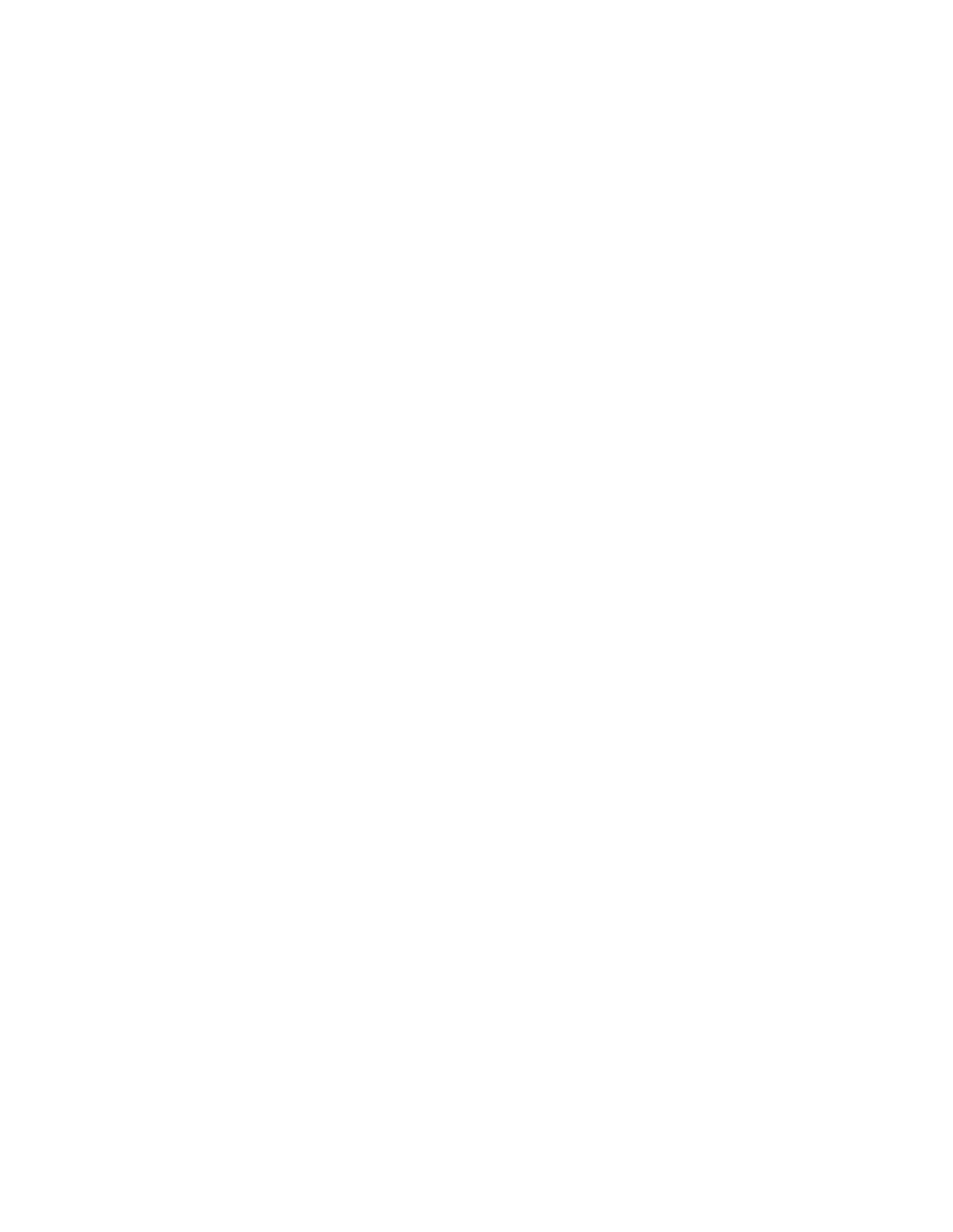

 $\mathcal{L}$ 

# HELPING PRESCHOOL CHILDREN WITH AUTISM TRAINING WORKSHOP CHECKLIST (2-5 YEARS)

(3 days/21 hours) 03-24-22

|  | • • CHECKLIST                                                                                                                                                                        |
|--|--------------------------------------------------------------------------------------------------------------------------------------------------------------------------------------|
|  | Therapists/group leaders should have the book, Helping Preschool Children with Autism:<br>Parents & Teachers as Partners (one per group leader)                                      |
|  | Arrange room set up: chairs in semi circle (no tables), DVD Player, agenda written on<br>flip chart, have 2 small classroom tables available for practices                           |
|  | Snacks: table set up with coffee, tea, and am/pm snacks                                                                                                                              |
|  | List of participants with space to sign in each day (very important!)                                                                                                                |
|  | Name tags with group stickers attached for small groups                                                                                                                              |
|  | Handouts prepared in binders (check on web site have most recent version)                                                                                                            |
|  | Agenda completed for each workshop day                                                                                                                                               |
|  | Evaluation forms photocopied on different color paper for each day                                                                                                                   |
|  |                                                                                                                                                                                      |
|  | • • ITEMS NEEDED • •                                                                                                                                                                 |
|  | Toys, blocks, Legos, small cars, simple and complex puzzles, coloring markers and paper,<br>balloons, bubbles, children's books: various developmental levels (toddler to preschool) |
|  | Puppets (turtle, Wally puppet if possible) and small doll figures, baby doll with blanket,<br>bottle                                                                                 |
|  | Dish with spoon and cheerios; sippy cup; blanket                                                                                                                                     |
|  | Calm Down Thermometer                                                                                                                                                                |
|  | Visual Prompts: song choice cards, child activity choice board and sample child picture<br>notebook, visual timer, feelings faces and self-regulation pictures (on key rings)        |

Chocolate/candies – small prizes (magnets, stickers)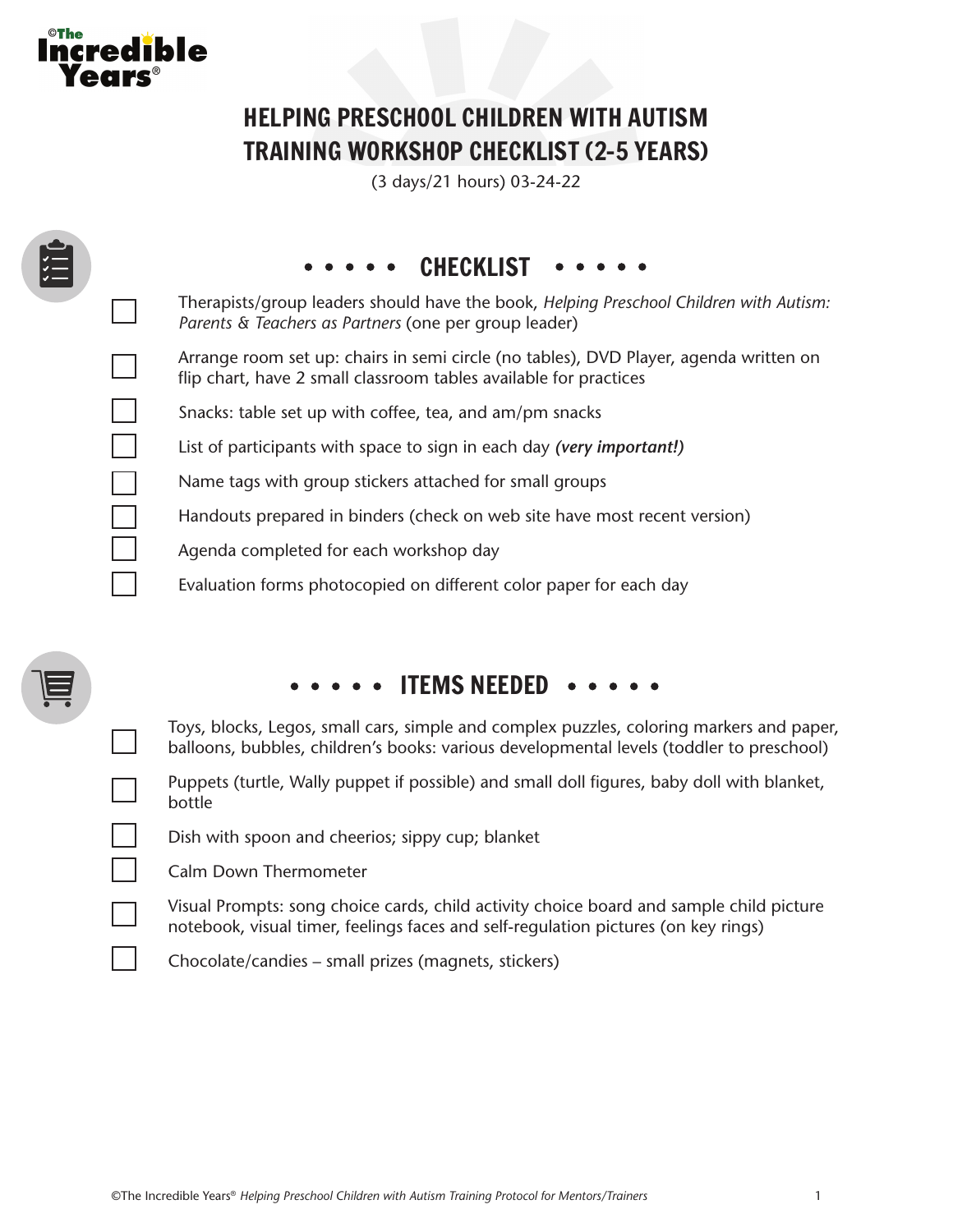| ( • | $\cdots$ $\cdots$ DVDS NEEDED $\cdots$<br>Helping Preschool Children with Autism Program DVDs |
|-----|-----------------------------------------------------------------------------------------------|
|     | HANDOUTS                                                                                      |
|     | Sample Session Agenda Oulines and Checklists                                                  |
|     | Sample Spotlighting and Activities Handouts                                                   |
|     | Self-Monitoring Checklist                                                                     |
|     | Program Content and Objectives                                                                |
|     | <b>Child Communication Checklist</b>                                                          |
|     | How I Am Incredible! Handout                                                                  |
|     | Assessment Template: Assessing Children's Play and Language Levels                            |

 $\overline{\phantom{a}}$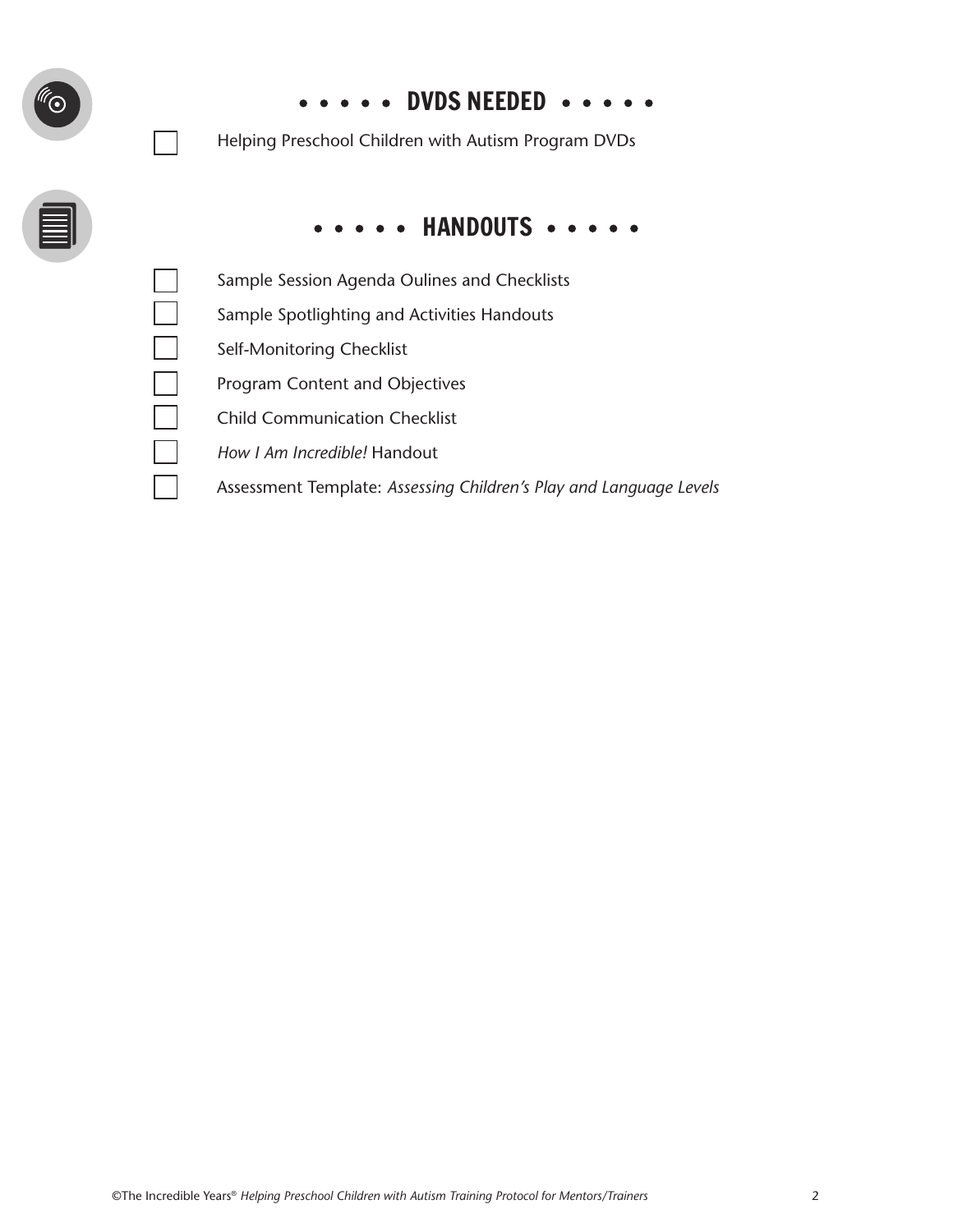# WORKSHOP DAY 1 HELPING PRESCHOOL CHILDREN WITH AUTISM TRAINING WORKSHOP CHECKLIST (2-5 YEARS)

(3 days/21 hours) 03-24-22

### I. Welcome & Introductions

- Introductions of participants, background experience with children with ASD
- Participant goals for workshop
- Review agenda for workshop days

#### II. Overview

- **Explain** purpose of the Helping Preschool Children with Autism Program and who program is targeted for. *(Complete program can be offered to parents who have completed the parent autism program or teachers of children ages 2-5 years.)*
- \_\_\_\_ **Overview** of topics in Helping Preschool Children with Autism Program *(see manual objectives)* (let teachers know about the Incredible Beginnings Program for children 1-5 years)
- **Discuss** how the Helping Preschool Children with Autism Program is different from the TCM program and/or Parent Autism program
- **Review** how the Helping Preschool Children with Autism Program adds to the IY Parent and TCM Programs.
- \_\_\_\_ **Review** workshop session structure (schedule for 3 hour workshop)
- \_\_\_\_ **Goals for Program** and Pyramid related to children with ASD
- \_\_\_\_ **Model showing Introductory Narration** (pause narration to clarify word definitions, to tie concepts to participant goals)
- **Example 20 Break into small Buzz groups:** i) how you mediated introductory narration; Afterwards debrief key principles for mediating introductory narrations.
- **Buzz/Brainstorm** characteristics of children on the Autism Spectrum
- \_\_\_\_ **Buzz/Brainstorm** in small groups thoughts or feelings of teachers and experiences with children with ASD and implications for setting the climate of the workshop.
- \_\_\_\_ **Review** principles underlying IY Autism Parent/Teacher Program (refer to Autism Program Process Checklist)
- **Explain** to participants that they will be "teachers" or "children" and trainer will be "group leader" at times to model the process of leading IY groups. Talk about how you will signal whether you are "in role" or "out of role".
- **Discuss ground rules:** Model/review setting up group ground rules. Debrief process afterwards.
- \_\_\_\_ **Goal Setting:** Pair up participants with buddy to complete communication checklist on a child with ASD they know. Afterwards share in large group and categorize target students' communication stage and play stage (no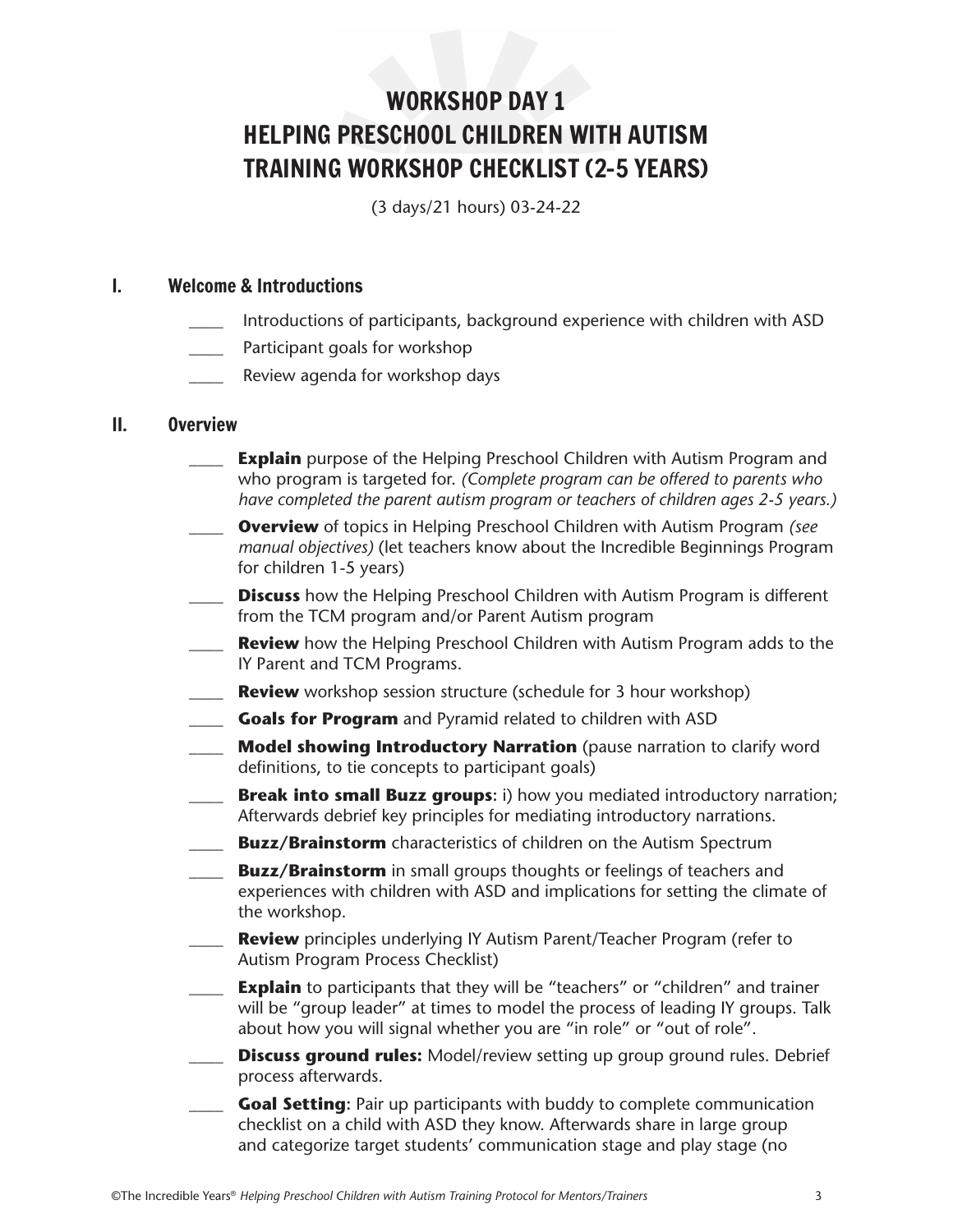play, unconventional, functional, pretend, rules based) into 3-4 sample child typologies/ developmental levels 1-4.

- **How I am incredible! Form:** Explain how this form is used to have teachers develop their description of their target child for their behavior plan and to develop their goals.
- **Discuss** in 3-4 small groups the language and play section of assessment handout & How I Am Incredible handout to develop 3-4 typologies which will be used for tailoring role plays and goals for specific skills. (see Assessment handout)
- **Review** how goals are related to pyramid
- \_\_\_\_ **Show teacher interview**

## III. Program 1: Promoting Language Development (Part 1)

*Vignettes marked with asterisk(\*) are most important to show and practice.*

- **Benefits/Barriers Exercise:** "What are the benefits to a teacher/parent playing with a child in a child-directed way?" Afterwards discuss the barriers to play with these children. Debrief the value of this exercise for understanding teachers and formulating questions for discussion with the video vignettes.
- **Introduce topic and show introductory narration** if not shown earlier or model showing **Vignette 1**

TRAINER IN ROLE AS GROUP LEADER MODEL MEDIATING VIGNETTE 3

- \_\_\_\_ **\*Vignette 3: Descriptive Commenting & Visual Prompts** *(squeezing play dough)* (model mediating vignette)
- **Buzz:** Ways teacher uses visual prompts, gestures & encouraging words (see handouts)
- OR, if you have the Autism Program Experts in Action DVDs do instead of Vignette 3 above
- \_\_\_\_ **\*DVD 3A Experts in Action:** Vignette 3 Descriptive Commenting & Visual Prompts (squeeze). Carolyn demonstrates how to mediate vignette 3 with a group.
- **Buzz**: how Carolyn mediated vignette, type of questions asked, and explore what children are learning about child-directed play
- \_\_\_\_ \***Practice:** Choose one teacher to be child with some verbal communication, and repetitive play and one person to be teacher. Teacher will demonstrate how to use the skills drawn out from Vignette 3 to get into the child's attention spotlight. (use a small table with play dough and items to use with play dough) Replay the scenario with child who has no communication and rarely looks at teacher and teacher uses visual card with the playdough picture on it.
- PAUSE to reflect on leadership skills modeled to lead Vignette 3 as well as to set up the practice experience.
- \_\_\_\_ **\*DVD 3B Experts in Action: Setting up teacher practice:** Show Carolyn setting up practice & then debrief how to set up practice, essential principles and how you would replay the scenario for child with more language.
- **DVD P5 Experts in Action:** Demetrius puppet (Carolyn uses Wally puppet) and teachers practice on puppet with no language)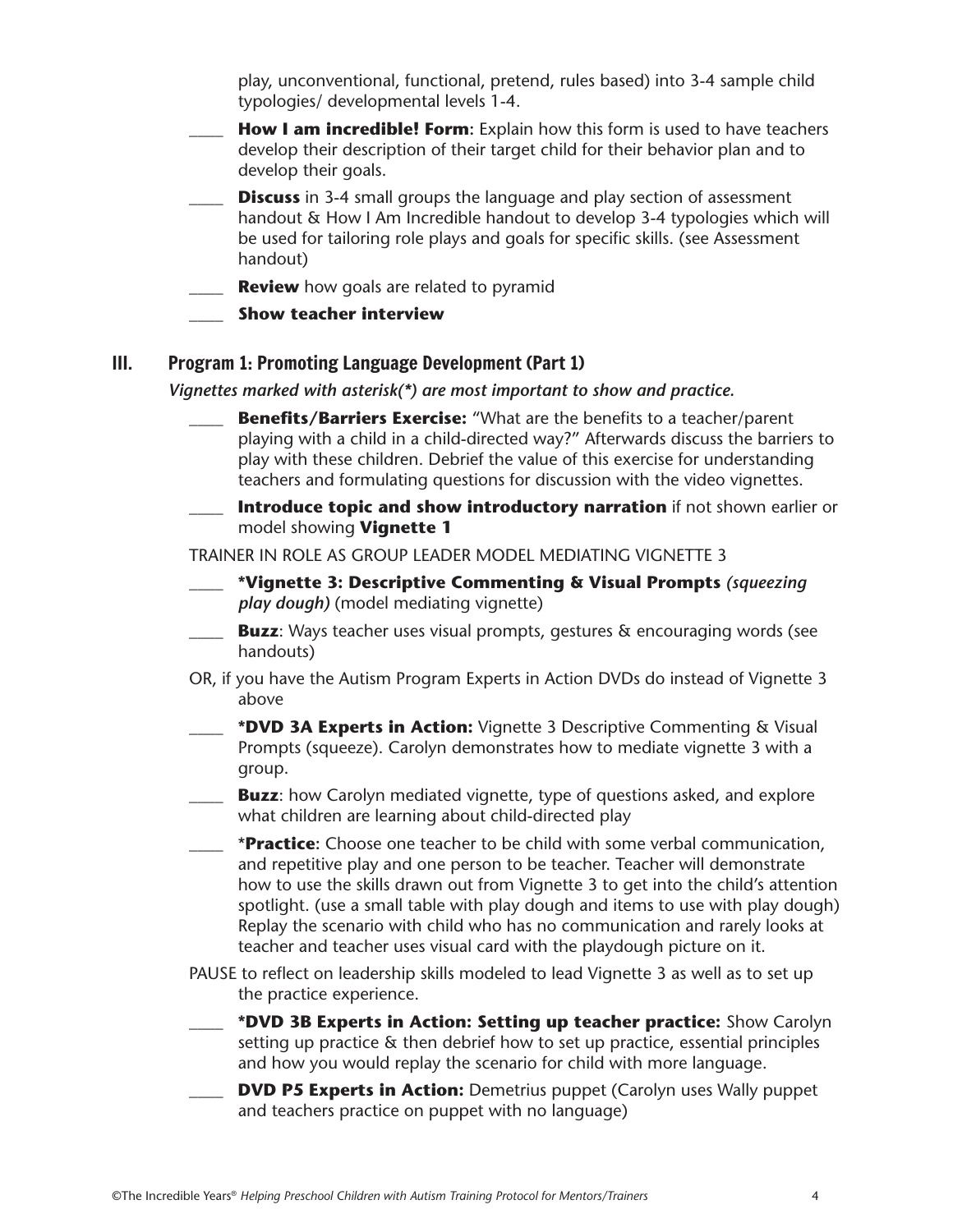- \*DVD Vig 6: Role Play (mediate this practice and principles of setting up practices)
- **Note**: Show one or two of the Experts in Action DVDs above and pause to discuss strategies used and the rationale.

#### IN ROLE AS GROUP LEADER

- \_\_\_\_ **Vignette 5: Avoid Question Asking with Nonverbal Children** *(bagel)* (model setting up practice with and without an object).
- \_\_\_\_ **\*Vignette 6: Encouraging Joint Play Sharing** *(Hudson and Payton) (model mediating vignette and discussion of intentional communication)*
- \_\_\_\_ **\*Practice:** Choose person to be teacher and two people to be children with little communication and in parallel play. Using blocks set up practice for teacher to use intentional communication to encourage joint play between the 2 children.

DEBRIEF & SUMMARIZE LEADERSHIP SKILLS MODELED FOR MEDIATING VIGNETTES AND FACILITATING TEACHER DISCUSSIONS.

REVIEW HOMEWORK ASSIGNMENTS AND READING IN AUTISM BOOK - FIRST 3 CHAPTERS.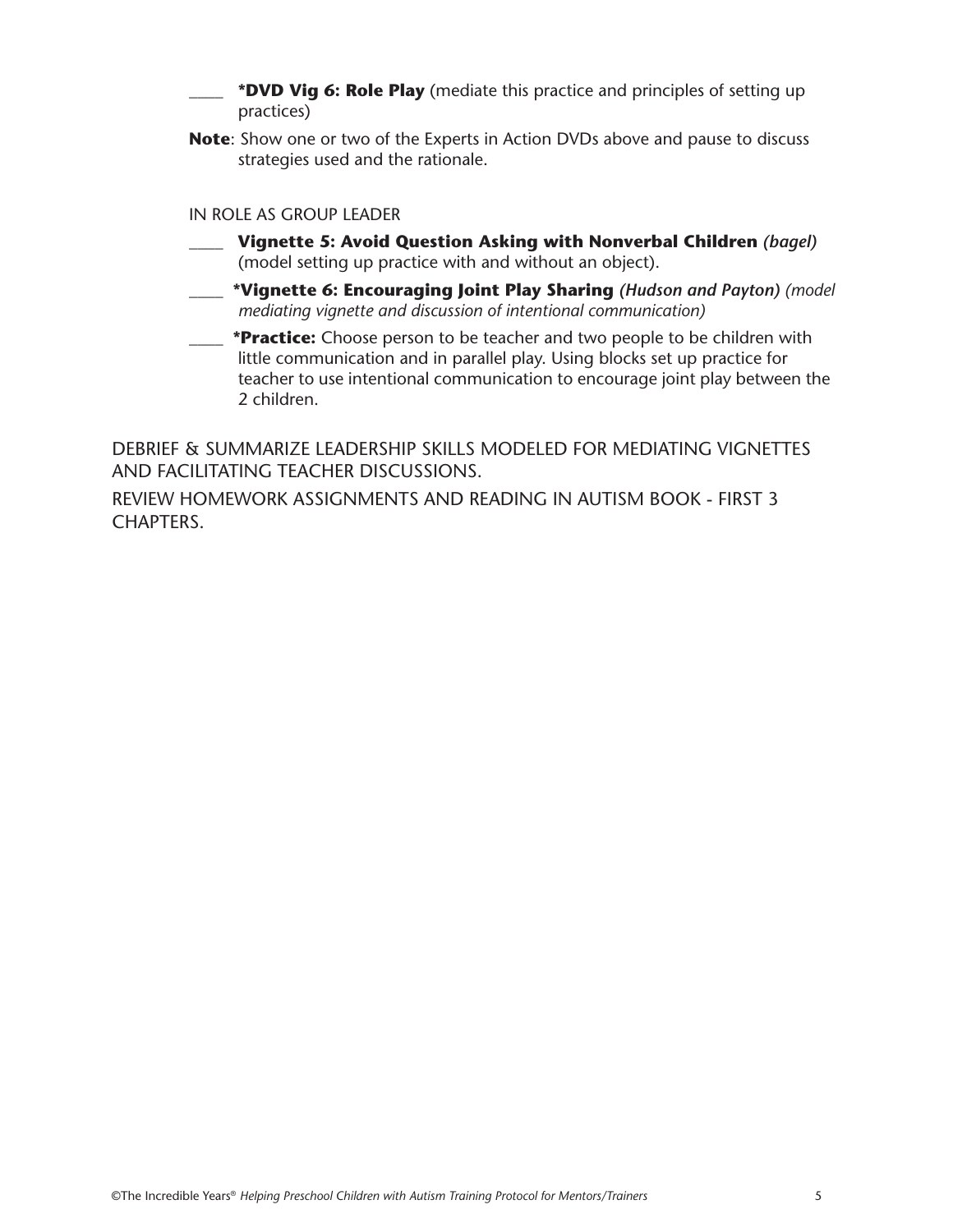# WORKSHOP DAY 2 Continuation of Part 1: Promoting Language Development with Focus on using Visuals & ABC Start of Part 2: Promoting Social Interactions

# I. Mediating Vignettes and Setting Up Practices

- \_\_\_\_ **Vignette 7: Encouraging Asking for Help** *(Amelia)* (find principle) (talk about how this would vary for child level 1-4)
- \_\_\_\_ **\*Vignette 10: Teacher-directed Practices ~ asking and sharing** *(snack time Hudson)* Small groups discuss principles learned from vignette & types of questions asked.
- \_\_\_\_ **Review ABCs of learning** *(set up practice)* Review ABC principle & how varies for child level 1-4.
- \_\_\_\_ **Practice:** Choose 2 people to be children and one to be teacher. Set up small table with bowls, cups, crackers, fruit slices and water. Teacher prompts child (Hudson) to ask for what he wants and then the same for other child. Continue with asking for water.
- \_\_\_\_ **Vignette 11: Using Snack Cards to Promote Social Communication** *(Amelia favorite toy) (could set up practice if time)*
- \_\_\_\_ **\*Vignette 12: Snack Cards to Promote Social Communication** *(Hudson) Debrief principles, questions & set up of practice*
- **Practice:** Break out into groups of 3-4 children and teacher and practice using the snack cards with children who have some language. Replay the scene with children with less language  $\sim$  reduce number of picture cards used and use objects to help teach what the cards mean. Review the ABC of these interactions. Use flip chart points learned from discussion of Vignettes 11 and 12.
- \_\_\_\_ **\*Vignette 13: Snack Menus to Enhance Language** *(toddlers at table) (show this one if teachers have very young children ask teachers to reflect on questions they would ask during this vignette)*
- **Experts in Action DVD 2D:** Practice using pictures cards with teachers *(Debrief set up this practice and how to tailor to children's language level)*
- \_\_\_\_ **\*Show Teacher Reflections Vignette**
- **Summarize** types of questions buzzes & role plays (write examples on flip chart)

## Part 2: Promoting Social Interactions (session 2 & 3)

## II. Model Beginning New Session & Review of Prior Session Activities

- Review of coached play sessions/ celebrating successes
- Review of ways to overcome barriers to classroom activities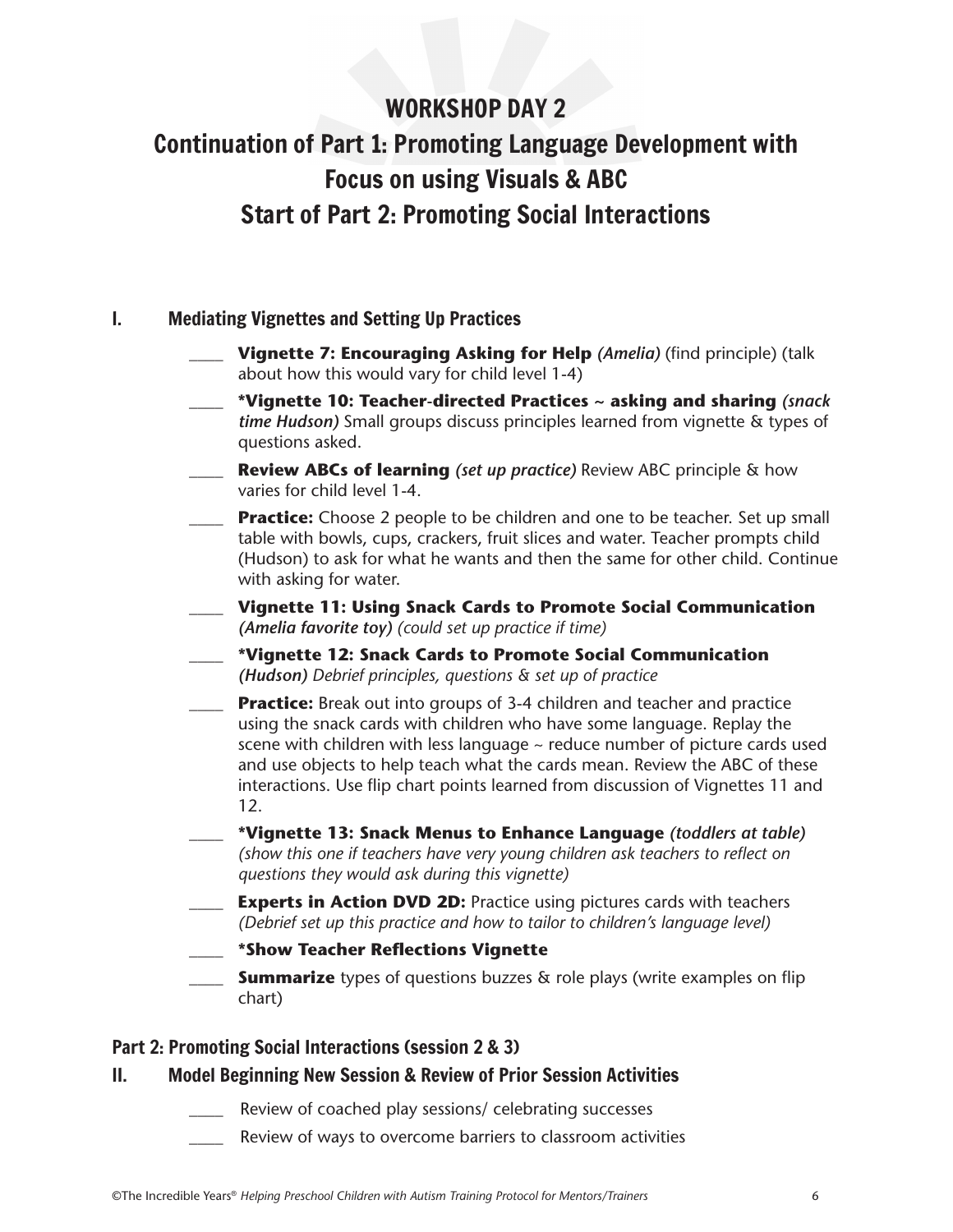- Rewarding, Supporting and Motivating Teachers
- \_\_\_\_ Content & Objectives Part 2: Promoting Social Interaction
- \_\_\_\_ **Benefits/Barriers** to Promoting Social Interactions
- \_\_\_\_ **Show Introductory Narration**

#### **Vignettes 3-8: Using Dramatic Play to Prompt Verbal Social Interactions**

**and Joint Play** *(Ask teachers to set up buzz and use buzz handout and talk about behavior plan)*

- \_\_\_\_ **\*Vignette 3**
- \_\_\_\_ **Vignette 4**
- \_\_\_\_ **Vignette 5**
- \_\_\_\_ \***Vignette 6**
- \_\_\_\_ **Vignette 7**
- \_\_\_\_ **Vignette 8**
- **Buzz:** Ask teachers to buzz on how they can set up drama play in classroom, who they would select for drama play and goals for target child for promoting joint play. (see handout on drama play for assignment) If time do practice.

#### **Vignettes 9-11: Coaching Listening, Asking, Sharing** *(playdough at table) (set up practice)*

- \_\_\_\_ **\*Vignette 9**
- \_\_\_\_ **Vignette 10**
- \_\_\_\_ **Vignette 11**
- **Buzz:** social skills visual cards
- \_\_\_\_ **Practice:** Break up groups into 2-3 groups and have them work on how they would set up a practice to help children learn how to initiate interactions, listen and share. (this can be bristle blocks, Legos or play dough) Practice with more social children and the with children who are less social. Practice using some of the social cue cards for sharing and taking turns.
- **Note:** Refer during session to talk about how the principles they have learned would be incorporated into their behavior plans.

#### III. Model Closing of Session (if not done earlier)

- Review summary, home activities, chapter to read from Autism book, spotlighting tips, self-monitoring chart
- \_\_\_\_ EVALUATIONS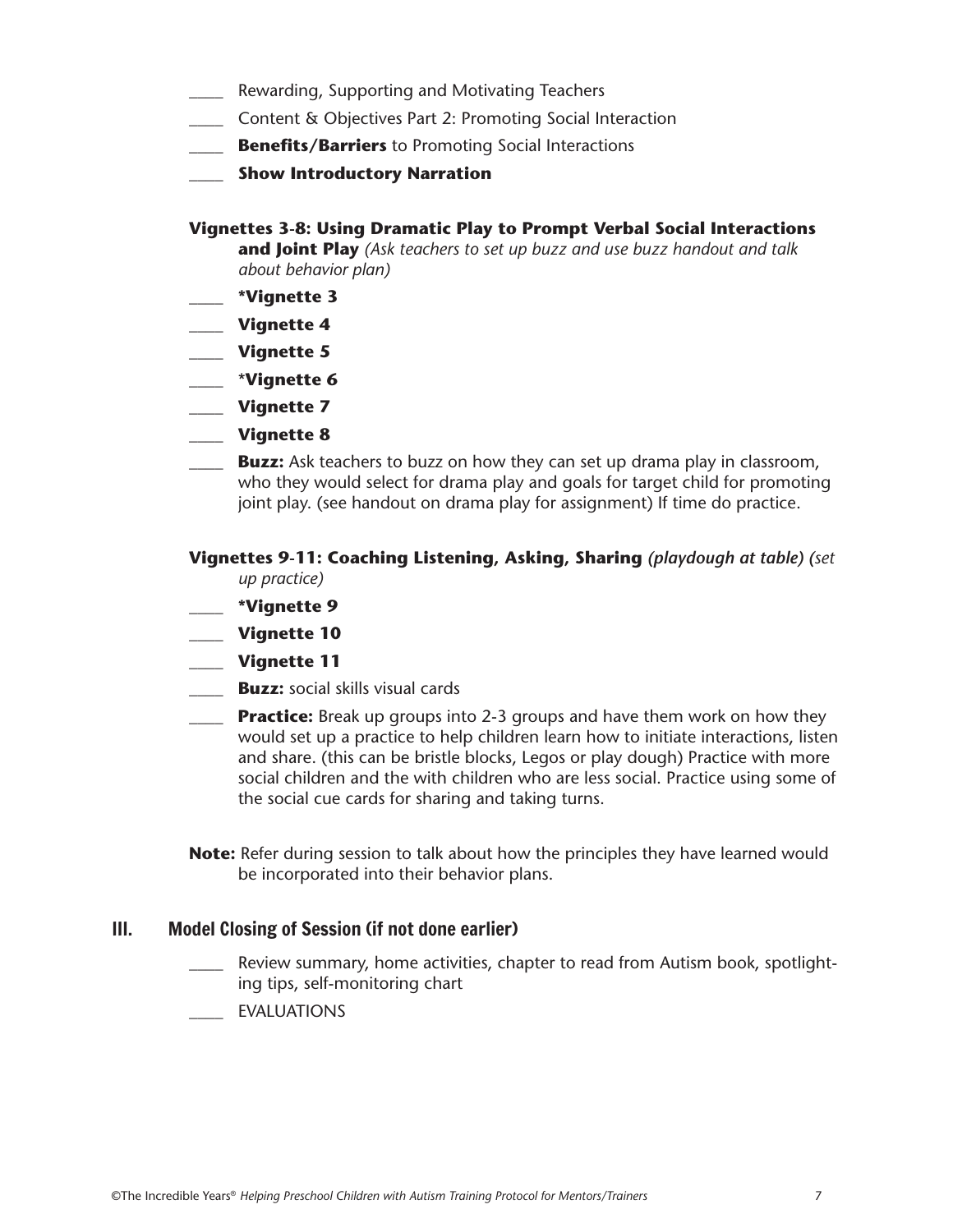# WORKSHOP DAY 3

# CONTINUATION OF PART 2: PROMOTING SOCIAL SKILLS AND PART 3: PROMOTING EMOTIONAL LITERACY AND SELF-REGULATION

**Review Homework** classroom assignments and successes with using visuals or using social coaching

- **Vignettes 14 & 15: Using Play Scripts to Promote Joint Play** *(Hudson and Payton with blocks - sequenced picture scripts) (show handout and set up practice)*
	- \_\_\_\_ **\*Vignette 14**
- \_\_\_\_ **Vignette 15**
- \_\_\_\_ **\*Vignette 16: Play scripts** *(Hudson snowman)*
- \_\_\_\_ **Practice:** With 2 teachers as children and one teacher practice using sequenced picture scripts or cards and coaching dyadic play to promote joint play.
- \_\_\_\_ **Vignette 17: Encouraging Social Interactions with Picture Scripts**  *(Peyton and Hudson snowman) (physical modeling)*
- **Vignettes 18A 18D: Social Coaching on the Playground** (look at how teacher uses modeling, prompting, uses visuals, sensory routines on playground *(Buzz sequence and set up practice)*
- \_\_\_\_ **\*Vignette 18A**
- \_\_\_\_ **\*Vignette 18B**
- \_\_\_\_ **Vignette 18C**
- \_\_\_\_ **Vignette 18D**
- \_\_\_\_ **Practice:** With one child on playground practice how teacher will help child initiate an interaction using visual cards.
- **Vignettes 19 & 20: Teacher-Directed Play Scripts** *(taking care of baby) (see reward cards and handout) Plan practice with baby bed, baby etc.*
- \_\_\_\_ **Vignette 19**
- \_\_\_\_ \***Vignette 20**
- \_\_\_\_ **Practice with sequenced visuals:** With 2 teachers as children and one or two teachers replay scenario with baby, blanket, bottle using reward stickers and setting up motivator for completing this activity.
	- **Discuss benefits of using puppets/characters for teaching social skills**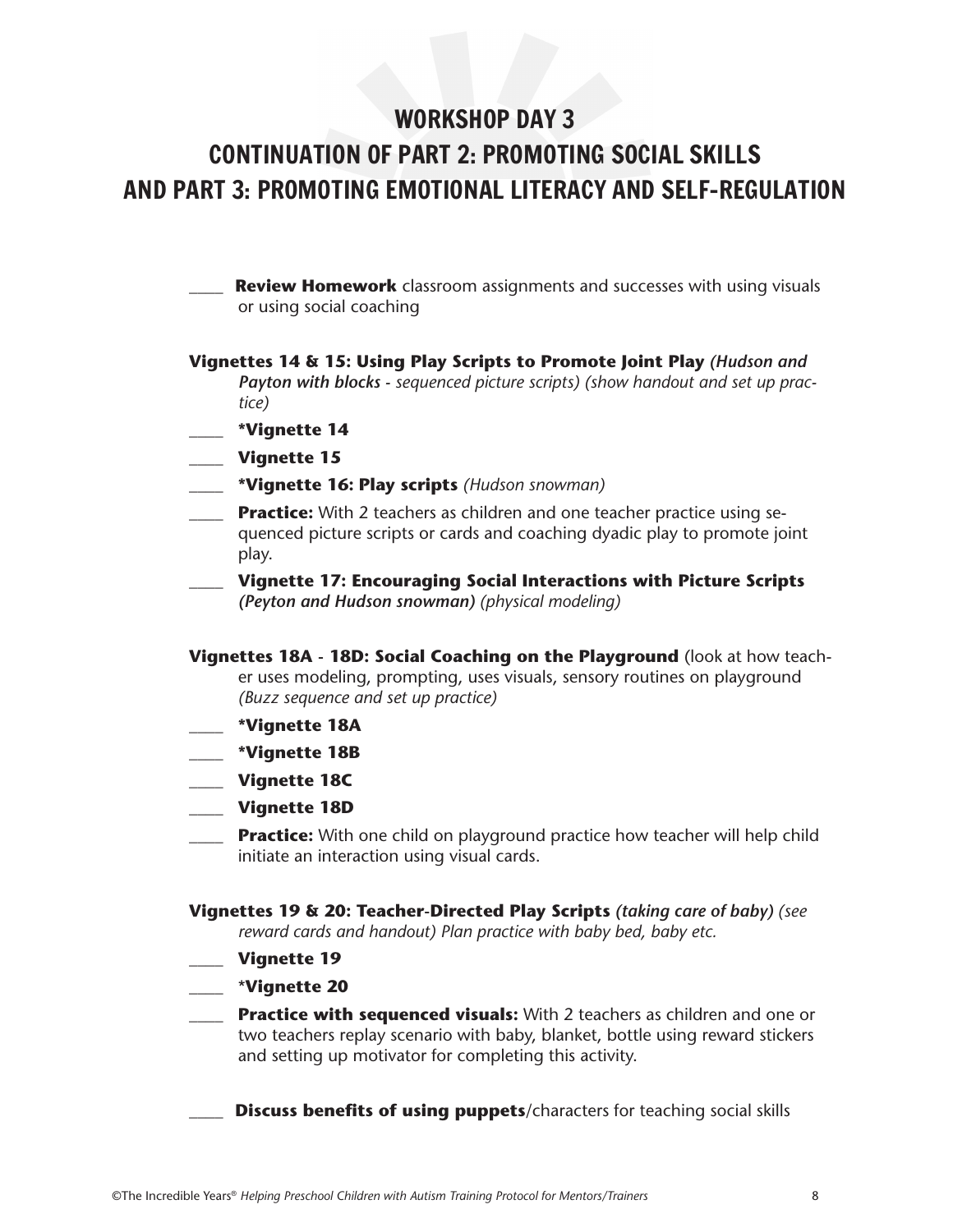- \_\_\_\_ **\*Show Teacher Reflections Vignette Hudson (first 3 min)** (followed by Teacher Reflections Amelia)
- \_\_\_\_ **Vignette 23: Practice Exercise Fishing**
- \_\_\_\_ *Buzz cooperative games to practice joint play*
- IV. Promoting Emotional Literacy and Self-Reflection (session 4)
	- \_\_\_\_ **Show introductory narration**
	- **Benefits/Barriers:** Emotion words targeted for children with ASD
	- \_\_\_\_ **Vignette 3: Reading to Build Emotional Literacy** *(monkeys)*
	- \_\_\_\_ *Buzz ways they teach emotional language*
	- \_\_\_\_ **Vignette 5: Helping Children Stay Regulated When Disappointed**  *(changed schedule)*
	- \_\_\_\_ *Ask theachers to set up Buzz*
	- \_\_\_\_ \***Vignette 7: Using Puppets in Pretend Play** *(Tiny scared)*
	- \_\_\_\_ *Set up practice with turtle puppets*
	- \_\_\_\_ \***Vignette 8: Tiny Turtle Helps Model Calm Down Skills** *(Amelia at home)*
	- \_\_\_\_ *Set up practice using puppets: deep breathing, happy place, relaxing see handout for self-regulation card & use turtle puppets)*
	- **Vignettes 10A-10C: Use the Calm Down Thermometer to Help Tiny** *(Hudson at school)*
		- \_\_\_\_ **\*Vignette 10A**
	- \_\_\_\_ **Vignette 10B**
	- \_\_\_\_ **Vignette 10C**
	- \_\_\_\_ **Practice:** Set up practice with calm down thermometer. Do this with child with some language and repeat with child with no language using feeling pictures.
	- \_\_\_\_ **\*Vignette 14: Ignore First and then use Calm Down Strategy**
	- \_\_\_\_ *Buzz how to incorporate calm down strategies into classroom; practice planned ignore*
	- \_\_\_\_ \* **Show Teacher Reflections: Emotion Coaching**

## V. Summarize Learning & Plans Going Forward

#### VI. Certification of group leaders

- Process of group leader certification
- Refer all participants to the web site: www.incredibleyears.com

## VII. Closure, Certificates and Evaluations